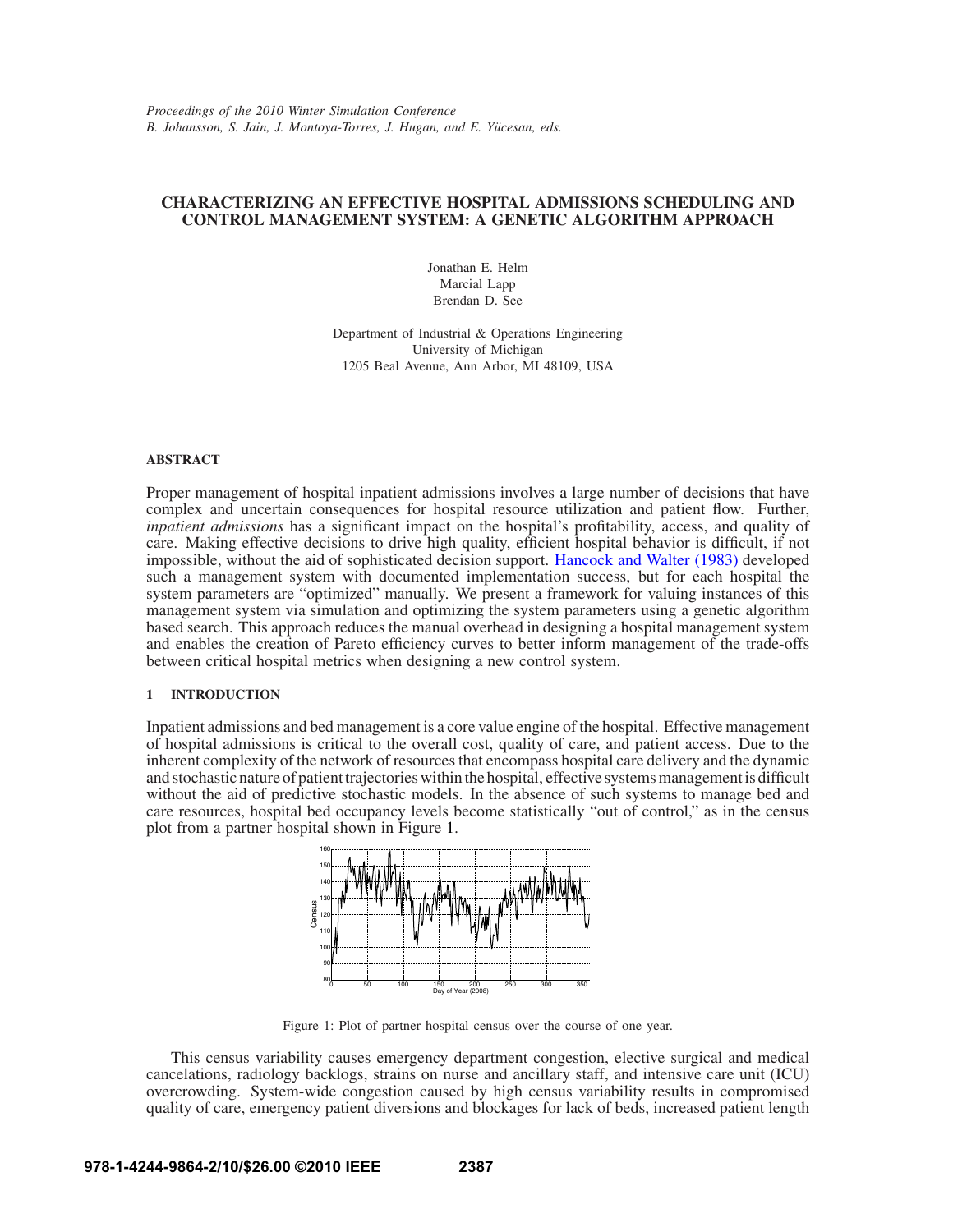of stay (LOS), and significant excess costs (Keehan, Sisko, and Truffer 2007), (Sprivulis et al. 2006), (Harrison, Shafer, and Mackay 2005), and (Proudlove, Gordon, and Boaden 2003).

While a significant amount of research focuses on operating room scheduling or emergency department management, relatively little research examines how the decision to schedule and/or admit a patient affects the downstream hospital resources required to care for that patient over the entire course of their hospitalization. Ignoring the effect of an elective admission on the entire hospital system can contribute significantly to the unstable hospital workloads seen in Figure 1, which leads to the host of problems described above.

Previous research has established effective admission and bed management systems using a variety of modeling techniques. Gallivan and Utley (2005) proposed an integer programming framework for stabilizing hospital workloads. This framework, however, was developed for specialized "electiveonly" hospitals in the UK and considers only a single downstream ward or unit for the patients to enter after surgery. This is not the case in most hospitals, in which multiple types of wards serve many different kinds of patients. In addition, there is interaction between wards when patients are transferred due to their dynamically changing condition. In fact, Gupta (2007) states one of the main challenges of modeling surgical admissions is to consider multiple downstream resources over time. In a similar vein, Isken, Ward, and Littig (2010) developed an optimization model for obstetrics, where the decisions include scheduling of c-sections and inductions. Obstetrics generally function somewhat independently of the rest of the hospital, however, and thus constitute a more homogeneous resource. Chow et al. (2008) developed an optimization to reduce congestion in surgical wards, but considers a linear path in which a patient enters a ward and then is discharged with no interaction between wards.

In other research, simulation has been used effectively to account for the complexities of an integrated network of care resources that must serve patients whose needs change dynamically over time. Harper (2002) and Pitt (1997) developed discrete-event simulation frameworks for modeling patient flow and its effect on hospital resources. However, these models are quite general and do not directly constitute decision support for operational management of inpatient admissions.

The Admission Scheduling and Control System developed by (Hancock and Walter 1979) and (Hancock and Walter 1983) and analyzed by (Lowery 1996) is extended in this paper. This system models the hospital as a complex queueing network which encompasses stochastic patient trajectories and the network of resources required to serve patients' dynamically changing needs. The controls on the system are (i) the elective admission schedule, (ii) the census level at which to cancel elective patients, and (iii) the census level at which to call in extra patients off a "callin queue". Hancock and Walter (1983) claim documented savings between \$43,000 and \$750,000 per year as well as large reductions in surgical cancelations and emergency turnaways based on prior implementations. While this approach to inpatient admissions is effective from a practical standpoint and includes critical features of hospital systems that are omitted in other optimization-based models, it appears that the determination of scheduling parameters is done manually. In this paper, we attempt to develop an optimization framework for automatically generating effective system parameters for such an admission system. To our knowledge, this is the first attempt to add an optimization component to this fully specified control problem of managing admissions to a hospital system, where the system is specified by a *network* of care resources and complete stochastic patient trajectories through the network.

### **2 METHODS**

We model a partner hospital as a proof of concept for our proposed framework for generating an effective admission scheduling and control system. Using this hospital as a case study, we demonstrate that our optimization framework improves upon the existing scheduling and control system. In addition, we demonstrate our framework's usefulness in generating Pareto efficiency curves to guide administrator decision-making.

### **2.1 Input Modeling**

Our simulation uses input data from a mid-size community hospital. To model this hospital, a full year's worth of data is used with identifying patient information removed and replaced by admission numbers. Given that our system is modeling a hospital based on its daily (midnight) census, we only consider patients that stayed in the hospital for at least one night. In 2008, 14,827 patients stayed *at least* one night. Out of these overnight patients, 7,016 were emergency patients while the remaining 7,811 were scheduled patients.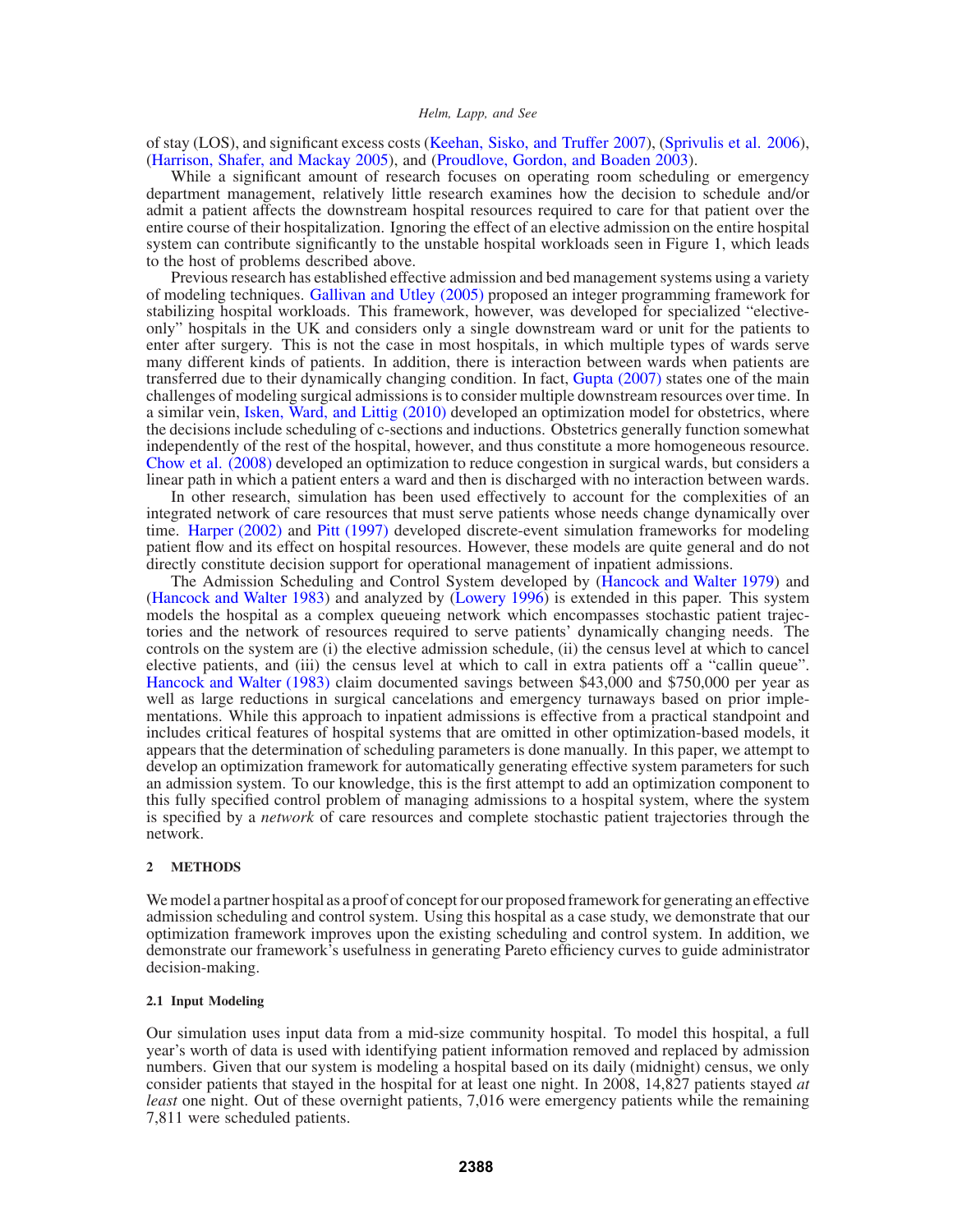|                                                                            | Non-Emergency |  | Emergency |  |  |  |  |  |
|----------------------------------------------------------------------------|---------------|--|-----------|--|--|--|--|--|
| To:                                                                        |               |  |           |  |  |  |  |  |
| From A   $0.846$ $0.116$ $0.001$ $0.037$   $0.739$ $0.174$ $0.008$ $0.079$ |               |  |           |  |  |  |  |  |
| From B $\vert$ 0.847 0.004 0.147 0.002 $\vert$ 0.699 0.026 0.271 0.004     |               |  |           |  |  |  |  |  |
| From C   $0.371$ $0.528$ $0.069$ $0.031$ $0.429$ $0.543$ $0.014$ $0.044$   |               |  |           |  |  |  |  |  |

Table 1: Transition probabilities for non-emergency and emergency patients.

Table 2: Average and standard deviation of the length of stay (in hours) for non-emergency and emergency patients.

|               |       | Non-Emergency | Emergency |        |  |  |  |
|---------------|-------|---------------|-----------|--------|--|--|--|
| Ward          | u     |               | и         |        |  |  |  |
|               | 27.13 | 12.87         | 118.36    | 131.12 |  |  |  |
| B             | 23.47 | 9.68          | 56.31     | 65.82  |  |  |  |
| $\mathcal{C}$ | 21.99 | 8.20          | 49.66     | 123.28 |  |  |  |

The input data contained the 14,827 patients' movements throughout the hospital. The patients transferred within the hospital 20,462 times, including the initial 'transfer' into the patient's first ward. The transfers within the hospital had been grouped into 23 ward codes by the partner hospital; to avoid unnecessary complexity we aggregate similar wards, where three aggregate wards (which make up 8 of the 23 wards) constitute the majority of transfers (the remaining 15 wards were rarely used by the patients). The first aggregate ward ("Ward A") is a surgical ward. The second aggregate ward ("Ward B") is a medicinal ward. The third aggregate ward ("Ward C") consists of the critical care unit (CCU) and intensive care unit (ICU) of the hospital. This aggregation works well because the statistical properties of patients at the sub-ward level do not differ significantly and the increased sample size for each ward provides better statistical estimates. Since the purpose of our approach is to evaluate system level properties, this loss of granularity has little effect on the system level outcome as noted in Lowery (1996).

#### **2.1.1 Length of Stay and Transition Probabilities**

For both emergency and non-emergency patients at each aggregate ward, one-step ward transition probabilities and length of stay parameters are computed. Table 1 gives the one-step transition probabilities for non-emergency and emergency patients. Here, "–" implies a discharged patient. Transitions from a ward back to itself (e.g. a transfer from Ward A to Ward A) may occur for multiple reasons. First, a patient's condition may change, which results in the patient's information (and possibly location within a given ward) being updated. Second, a patient may transfer from a ward in Ward A to another ward which also happens to be in Ward A – thus, even though the patient transfers from one ward to another, our method of aggregating the wards views such movements as internal transfers. We incorporate the transition probabilities into the model as a Markov chain – that is, the probability distribution of a patient's next location solely depends on their current location.

The length of stay data at each aggregate ward is calculated for both types of patients. The mean  $\mu$  and standard deviation  $\sigma$  at individual wards are weighted appropriately in order to find aggregate versions of these parameters for non-emergency and emergency patients, which are listed in Table 2. We then use these values to find the required parameters for a log-normal distribution ("location" and "scale") for each patient type at each ward. The use of a log-normal distribution to model patients' time spent in a given ward is widely used in the literature (see, e.g., Marshall, Vasilakis, and El-Darzi (2005)). Further, the appropriateness of using a log-normal distribution is evident from multiple probability plots; the plot for one length of stay parameter is given in Figure 2.

### **2.1.2 Arrival of Emergency Patients**

To properly model arrivals, one must consider that emergency patients may (i) arrive at Wards A, B, and C according to a distribution that differs from their intra-hospital transfer rates, and (ii) do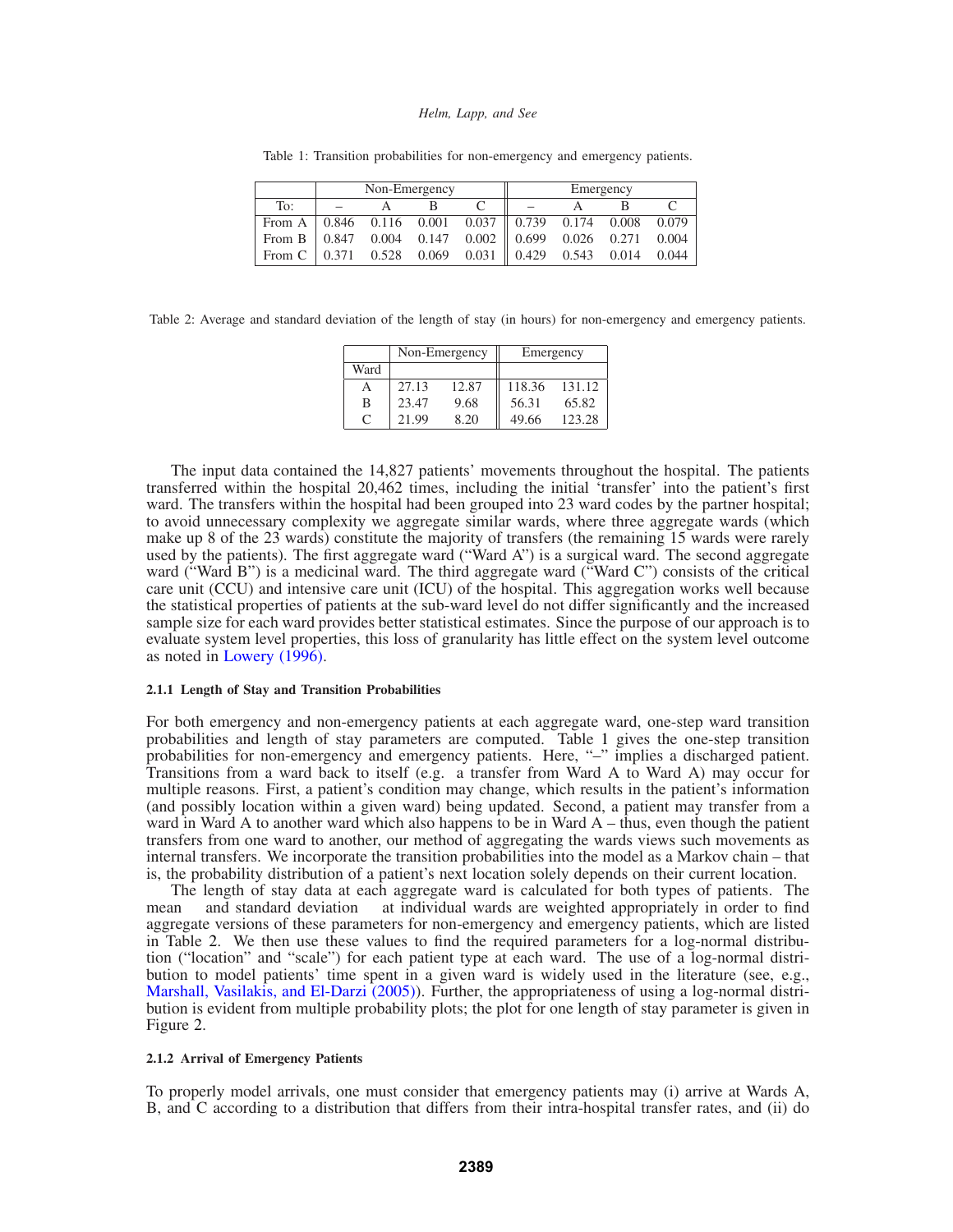

Figure 2: Log-normal probability plot of length of stay parameter.

Table 3: Average number of arrivals, separated by ward and time of day.

|       | Non-Emergency |      |      |      |      |      | Emergency |      |      |      |      |      |  |
|-------|---------------|------|------|------|------|------|-----------|------|------|------|------|------|--|
| Ward: | А             |      |      | В    |      |      |           | Α    |      | В    |      |      |  |
|       | AΜ            | PM   | AΜ   | PM   | AM   | PM   | AM        | PM   | AΜ   | PM   | AM   | PM   |  |
| M     | 8.44          | 1.38 | 2.04 | 1.94 | 0.35 | 0.13 | 1.94      | 3.17 | 2.19 | 2.48 | 1.15 | 1.63 |  |
| Tu    | 8.45          | .45  | 6.15 | 2.19 | 0.25 | 0.11 | 2.03      | 2.81 | 1.89 | 2.53 | 1.02 | 1.60 |  |
| W     | 7.85          | 1.32 | 5.15 | .75  | 0.25 | 0.09 | 1.96      | 2.87 | 1.43 | 2.00 | 0.92 | 1.60 |  |
| Th    | 9.42          | 1.18 | 4.04 | 1.62 | 0.17 | 0.06 | 1.98      | 2.50 | 1.67 | 2.77 | 1.23 | 1.27 |  |
| F     | 7.12          | 0.73 | 3.19 | 2.02 | 0.25 | 0.08 | 1.94      | 3.48 | 1.67 | 2.63 | 1.00 | 1.44 |  |
| Sa    | 0.17          | 0.12 | 1.00 | 0.94 | 0.02 | 0.10 | 1.81      | 3.48 | 1.67 | 2.63 | 1.00 | 1.44 |  |
| Su    | 1.13          | 4.87 | 0.87 | 1.38 | 0.12 | 0.08 | 1.58      | 2.17 | 1.65 | 2.23 | 1.12 | 1.40 |  |

not arrive uniformly throughout the week. Consequently, we compute these values as follows. First, we group emergency patients based on the *first* aggregate ward they visit (i.e. Ward A, B, or C). Many patients arrive first to a central triage, and then transfer within the hospital to one of the 23 wards. For each patient, we follow their transfers until they first enter one of the wards aggregated into Ward A, B, or C. For each of the three wards, we determine how many emergency patients are admitted between midnight and 2 p.m. (which we refer to as "AM") and 2 p.m and 11:59 p.m. ("PM") on *each day* of the year. The grouping of emergency patients into AM and PM arrivals is needed to accurately model the system: AM arrivals generally arrive before scheduling decisions are made and thus can be accounted for in those decisions, while PM arrivals enter the hospital after most scheduled patients have been admitted for the day. Further, it is well-known that emergency patients do not arrive uniformly over the course of the day, which leads to increased queueing. The emergency patients in our study generally followed the daily arrival pattern found by previous studies – refer to Draeger (1992) and (See et al. 2009) for empirical distributions.

After determining how many emergency patients arrive at each ward in the AM and PM time blocks for each day of the year, we find the mean and standard deviation of patients arriving at each ward in the AM and PM blocks by day of week. These values are summarized in Table 3. The arrival pattern of non-emergency patients is also of interest in order to evaluate the current system. As one would generally expect, emergency patients do not arrive uniformly over the course of the week, in addition to the heterogeneity over the course of a day. Subsequently, we use the mean number of arrivals (grouped by ward, day of week, and AM/PM) in order to model emergency arrivals using a Poisson distribution.

These calculations – the one-step transition probabilities and length of stay for both emergency and non-emergency patients at Wards A, B, and C, as well as the patients' arrival locations, grouped by day of week and time of day – all serve as inputs to our simulation, which we describe in the next subsection.

### **2.2 Model Description**

Our basic simulation model is similar to that described in the works of Hancock and Walter (1979), Hancock and Walter (1983), and Lowery (1996), which can be referred to for a more detailed de-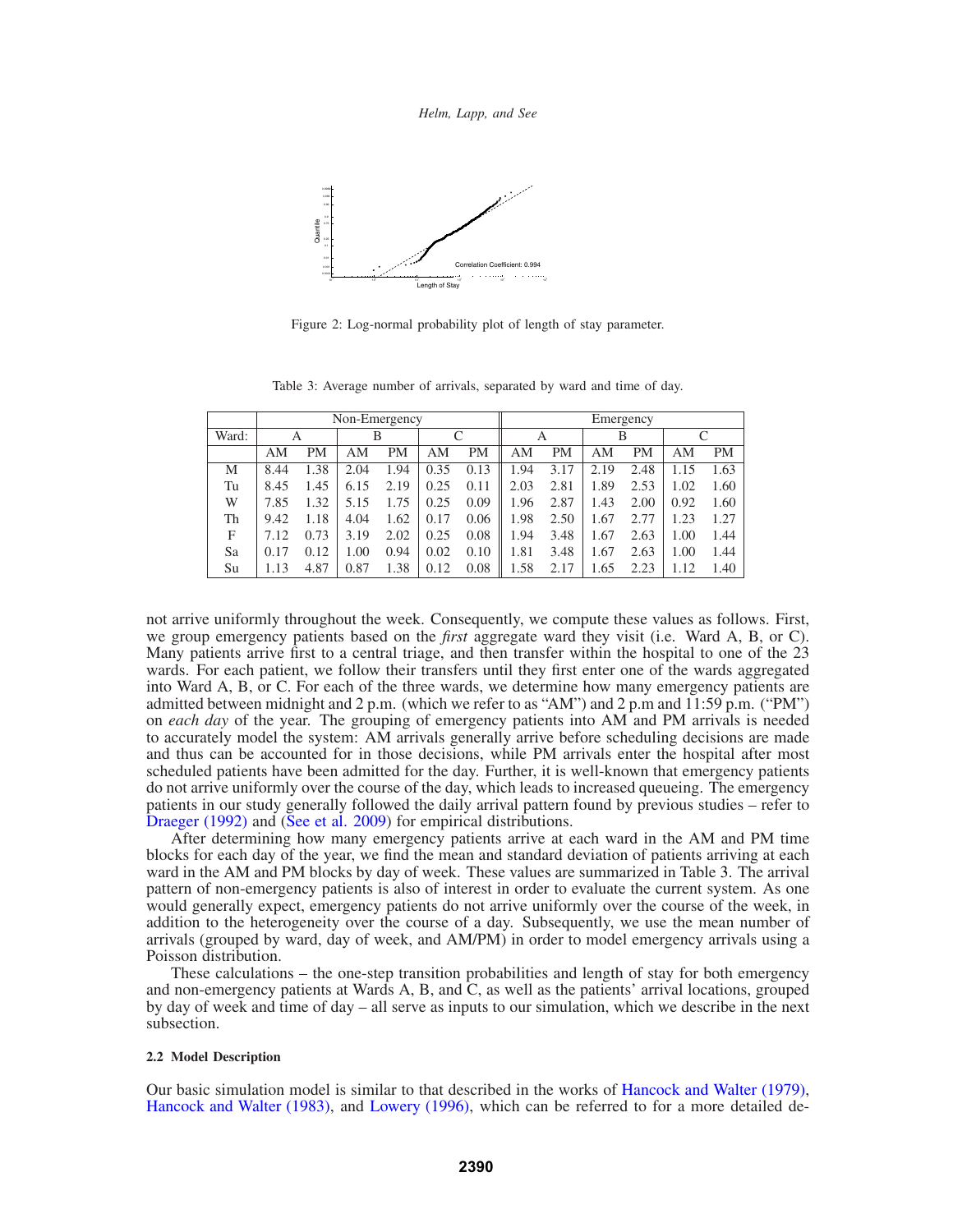scription. As a brief overview, we aggregate our partner hospital's wards into 3 primary wards: Ward A (Surgery), Ward B (Medicine), and Ward C (Critical Care). For each patient type, a flow path is developed based on historical transfer probabilities between wards, as mentioned in §2.1.1. Figure 3 represents the flow paths of different patients in our system. In this system, patients arrive according to their type – Poisson arrivals for emergencies, controlled arrivals for scheduled patients – receive the first segment of treatment and then are either discharged or transferred to another ward for a subsequent treatment segment.



Figure 3: Map of patient flow trajectories.

One complicating feature of hospitals is that many resources within the network are flexible. For example, a surgery patient who exits surgery to find no surgery bed available can occupy a bed in the medicine ward. This is a critical feature of hospital systems that makes it difficult to properly model the hospital system using an optimization framework. In the simulation, alternate routing rules for when a ward is full are encoded in the model based on hospital practice.

Since we intend to use this simulation model for optimization of management system parameters where the simulation will be run thousands of times, one requirement is that a given run of the simulation should complete quickly. Keeping this in mind, the construction of the simulation differs from many discrete-event simulations. Instead of simulating each individual patient arriving to the hospital, we instead simulate and manage groups of patients at once. To do so, we break each day into sequential subcomponents based on the order and timing of the system-level decisions that must be made. Anything that happens in between decision epochs is modeled as a single event. For example, we break the emergencies into AM and PM emergencies. *AM emergencies* are patients that are able to reach a bed before scheduled and callin patients can fill those beds (i.e. before 2 p.m.). *PM emergencies* arrive after the cancel and callin decisions have been made and are thus subject to blockage from the patients admitted that day. We model the arrivals of each group as a single event. This approach highlights the fact that we are modeling system level outcomes and are only concerned with whether or not a patient eventually reaches a bed or is turned away from the hospital in a given day, ignoring the logistics of how that patient reaches the bed.

# **2.3 Model Control Parameters**

We use the same control parameters defined in Hancock and Walter (1983) and Lowery (1996), as our goal is to show that optimization methods can be applied to determine these control parameters rather than designing the scheduling and control system manually. The three parameter types we consider are (i) the *elective admission schedule* by day of week, (ii) the *cancelation level* by day of week – the number of empty beds to leave open for evening emergencies, and (iii) the *callin level* by day of week – the number of empty beds below which we call patients in from the callin queue. Examples of the system controls are shown in Table 4, where each ward that has scheduled patients receives its own set of controls. Setting these 42 control parameters will specify the admission scheduling and control system for this hospital, which could then be implemented as in Hancock and Walter (1983). The goal of this research is to find the controls that will allow the hospital to operate at high efficiency, which means operating at high utilization with limits on the number of cancelations and emergency patient blockages.

The first row of parameters in Table 4 tells the system how many elective patients to admit to each ward by day of week ("schedule"). For example, on Monday 10 patients should be scheduled for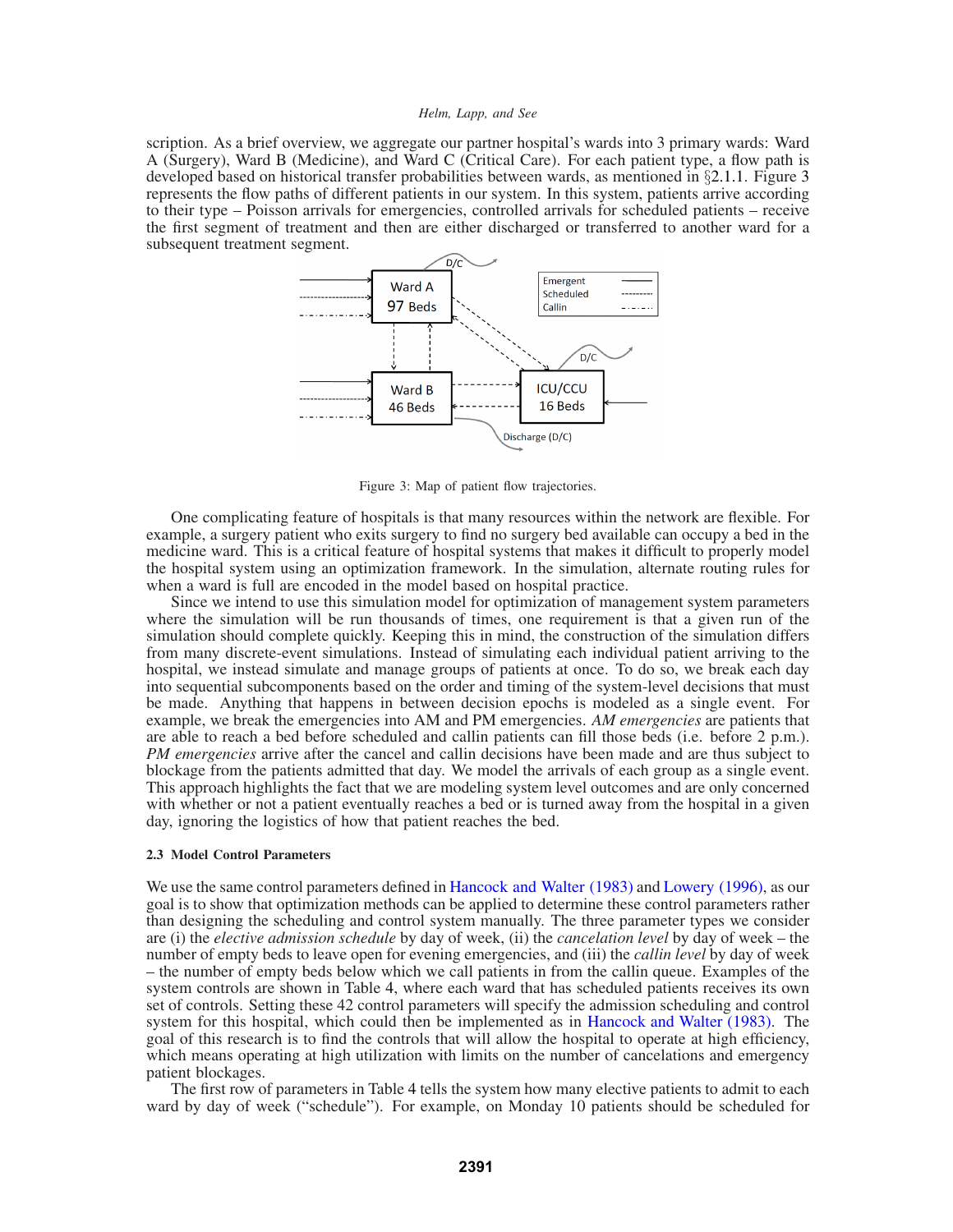|          | Ward A (Surgery) |    |                |   |                |             | Ward B (Medicine) |    |   |    |    |    |   |      |
|----------|------------------|----|----------------|---|----------------|-------------|-------------------|----|---|----|----|----|---|------|
|          |                  |    | Tu             | W | Th             | F           | Sa                | Su | M | Tu | W  | Th | F | - Sa |
| Schedule |                  | 10 | 8              |   | $\mathbf Q$    | $\mathbf Q$ | $\mathcal{D}$     |    | 9 |    | 8  | 9  |   |      |
| Cancel   |                  |    | $\overline{4}$ |   | $\mathfrak{I}$ |             |                   |    |   | O  |    |    |   |      |
| Callin   |                  |    | $\mathbf Q$    | Q | 9              | 9           | 16                |    |   |    | 10 |    | 9 |      |

Table 4: Sample choices of the decision variables for Ward A and Ward B.

Ward A and 9 elective patients should be scheduled to enter Ward B. Likewise, the "cancel" decision variable means that if fewer than 4 empty beds remain on a given Monday in Ward A, surgical scheduled patients that would use those beds should be canceled. Finally, the "callin" parameter means that if on a given Wednesday there are only 7 beds full in Ward B after all scheduled patients have been admitted, then the hospital should call in 3 extra patients off the callin queue until 10 beds are filled. This schedule is repeated in the same manner every week, as a repeatable weekly schedule is a prerequisite for the scheduling and control system described in Hancock and Walter (1983), and Lowery (1996).

### **2.4 Model Validation & Verification**

In order to verify and validate the accuracy of our simulation model, we use strategies suggested by Sargent (2005). The verification of the simulation model is done through a series of white-box and black-box testing schemes. In addition to verifying the correct operation of each of the modules illustrated in Figure (3), we also generate patient transition output for each ward for every turn of the simulation clock. That is, using a manual process, we are able to verify that the correct number of patients are flowing through the system on a daily basis, ensuring that our simulation is performing correctly.

We validate our model of the system by comparing it against actual "real-world" hospital operations: given a year's worth of hospital admissions data, we are able to extract the scheduling policy that was used by the hospital and subsequently implement this policy in our model. Comparing the key features of the system (average daily census by day of week, volume of emergency and scheduled patients, and so forth) we find that our simulation closely mimics the actual hospital operations, validating that it indeed functions correctly and produces the correct output.

## **2.5 Evaluating a Scheduling and Control System**

To determine a control parameter set that specifies an effective scheduling and control system we need a mechanism for comparing different systems. To do so, we develop an objective function that embodies the goal of achieving high utilization with limits on the number of cancelations and emergency blockages. The following definitions enable us to formalize an objective function for comparing hospital admission scheduling and control systems.

- *X<sub>t</sub>*( $\Theta$ ) Random variable denoting the number of cancelations on day  $t \in \mathcal{T} = \{Su, M, T, W, R, F, Sa\}$ for a given control parameter set Θ
- *Yt*(Θ) Random variable for emergency patient blockages on day *t* given controls Θ
- *Zt*(Θ) Random variable for the number of empty beds at midnight on day *t* given controls Θ *c* Cancelation cost
- *b* Blockage cost for emergency patients
- *h* Cost of an empty bed

Samples from  $X_t$ ,  $Y_t$ , and  $Z_t$  are taken daily from the simulation output. While it is possible to further differentiate costs by patient type we do not do so for several reasons. First, the costs are estimates and such differentiation can further complicate the system's functioning. In addition, this system is a high level management system, so it does not tell the hospital *which* patients to cancel, only *how many* to cancel, so the type of patient canceled is subject to doctor and administrator decision-making and cannot be determined within the simulation. Using the following linear cost function we can determine the value, *V*(Θ), of a given set of control parameters, Θ, that define a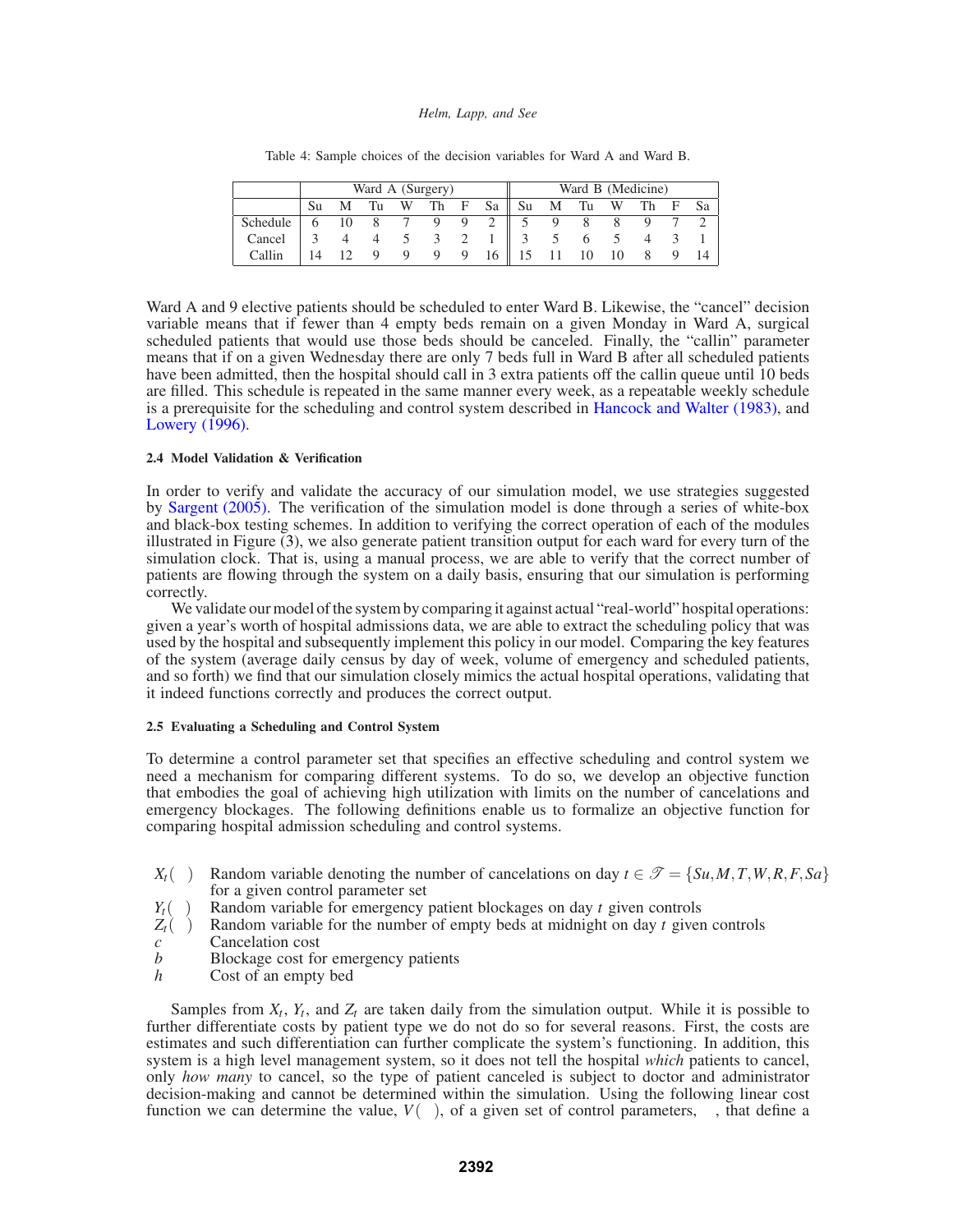scheduling and control system:

$$
V(\Theta) = \sum_{t \in \mathcal{T}} \left[ cX_t(\Theta) + bY_t(\Theta) + hZ_t(\Theta) \right].
$$

Note that because we consider scheduling and control parameters that repeat weekly, we are considering a seven day cyclostationary system – if the simulation is run for *T* days, it generates *T*/7 observations (though certainly not independent) of  $X_t$ ,  $Y_t$ , and  $Z_t$  for each day of the week. From these observations, an estimator for  $E[V(\Theta)]$  can be obtained. It is this estimator,  $\hat{V}(\Theta)$ , that is used to compare systems using a genetic algorithm.

While the cost parameters of the objective function cannot be precisely quantified, these parameters can be imputed from hospital management goals. For example, a management goal of "no more than 3 cancelations a month and 2 emergency blockages per month" can be approximately translated into cost parameters that achieve this goal – though this translation is not necessarily unique. By accumulating the objective function over simulation iterations it is possible to estimate a particular scheduling and control system's expected value and thereby possible to compare different scheduling and control systems. This comparison is used in our genetic algorithm to rank members of the population.

#### **2.6 Genetic Algorithm**

A genetic algorithm (Davis and Mitchell 1991) is an optimization technique often applied to difficult optimization problems, especially when the state-space of possible solutions is incredibly large and the objective function is non-linear. In our particular problem, the objective is actually the result of a complicated simulation, making optimization approaches rather difficult.

In this particular problem, the input to the genetic algorithm consists of a seven-day hospital scheduling and control policy. In addition, each of the two major wards of the hospital has its own scheduling and control parameters. Thus to characterize the management system for this hospital, our algorithm must determine 42 decision variables that specify the management rules for scheduled patients, callin patients, and cancelations.

To more effectively implement the genetic algorithm, we encode each of the septuplets for each of the wards into a binary bit string. The size of the bit string is determined by the maximum capacity of each ward. For example, the maximum capacity of Ward A is 97 overnight beds, so each Ward A parameter is encoded using a 7-bit binary number.

### **2.6.1 Implementation**

As taken from the general literature, the steps for implementing a typical genetic algorithm are as follows:

- 1. Generate a population of possible solutions to the problem.
- 2. Determine the objective function value for each member in the population.
- 3. Pick two population members, generally ones with highly-ranked objective function values, and combine them to create an offspring ("cross-over").
- 4. Randomly change genes in the offspring ("mutation").
- 5. Introduce the offspring into the population and repeat the process.

Using a genetic algorithm to determine the optimal scheduling policy followed the implementation seen in Figure 4.

While a genetic algorithm is by no means guaranteed to provide an optimal solution, it does offer a systematic way to find a better objective function value through an iterative process. For our application, the genetic algorithm needs to be augmented to respect general hospital restrictions. For example, in many hospital systems it is generally the case that patients are not scheduled to arrive at the end of the week because of reduced resource levels on the weekends (Bell and Redelmeier 2001). To respect this constraint, we add to the genetic algorithm restrictions on mutations such that offspring scheduling policies are rejected if they admit too many patients on the weekend. In the case of our partner hospital, we restrict scheduled patients according to the constraints in Table 5. We present the results of the genetic algorithm runs in §3.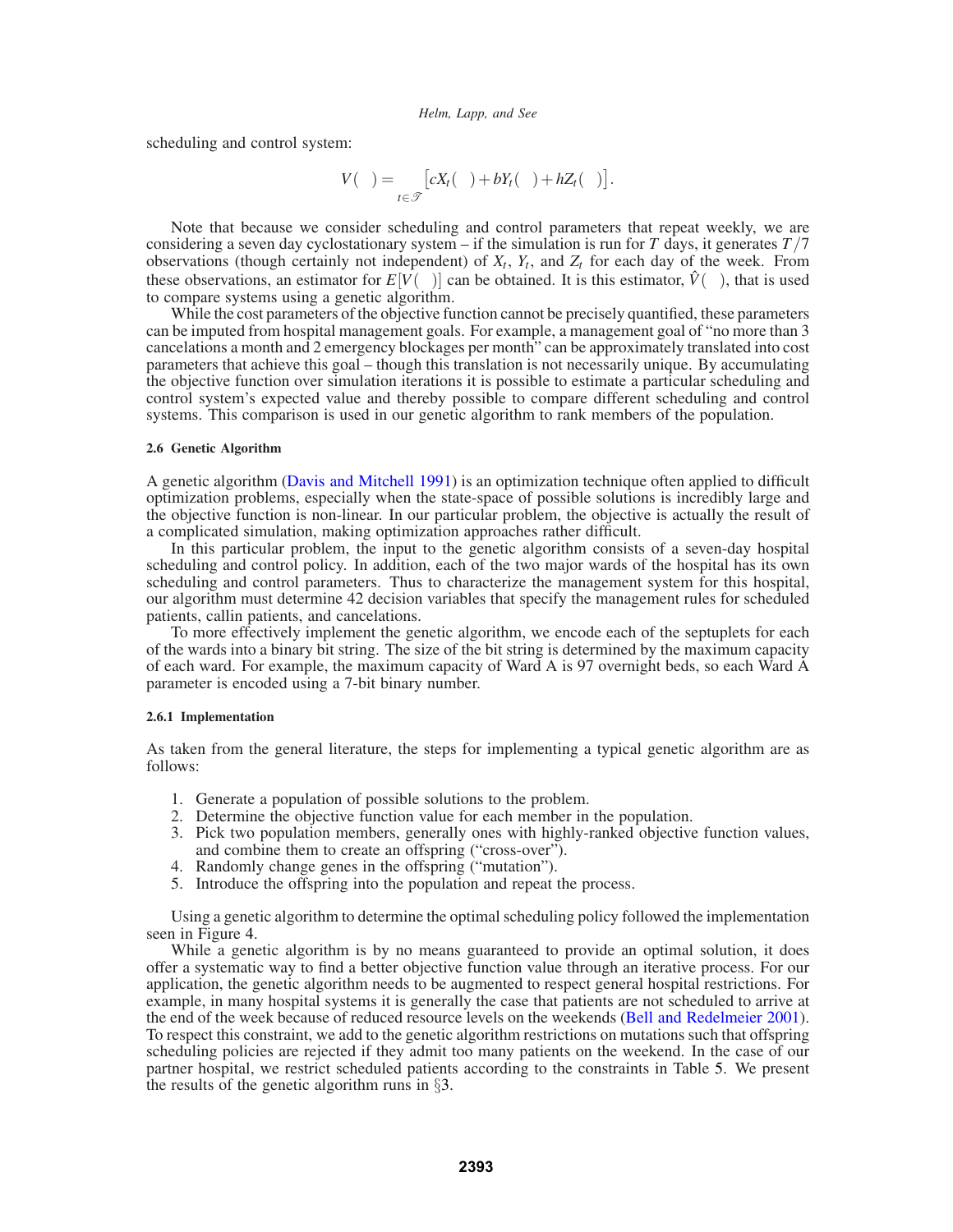



Figure 4: Implementation of the genetic algorithm.

Table 5: Patient scheduling constraints due to reduced weekend resource levels.

|        | Saturday | Sunday |
|--------|----------|--------|
| Ward A |          |        |
| Ward B |          |        |

# **3 RESULTS**

To test our optimization framework, we develop a simulation model using the C++ programming language that reflects the partner hospital described in §2 using the historical data. This simulation model serves as the basis for our genetic algorithm optimization. In this section we first describe the kind of output that was generated and how it was used. Next, we present a comparison of the current system with the system generated from the genetic algorithm solution for a specific cost parameter set. Then we solve the same system under varying parameter sets to generate Pareto efficiency curves that can help guide hospital administrator decision-making rather than forcing the administrator to "choose" a set of costs upon which to optimize. These trade-off curves can be particularly useful for hospital management decision support and at the same time would be quite difficult (if not impossible) to generate manually. This justifies the use of optimization methodologies to solve for effective system parameter sets.

Each hospital simulation is run for 700 days and includes a 34 day warm-up period. This length of time reflects roughly a two-year time frame during which the hospital fluctuations have stabilized. A single replication with 700 days of simulation reduces the error of the objective function to 0.33 at a 97.5% confidence level for a typical objective function whose value ranges between \$800 and \$1,200. Likewise, at a 97.5% confidence level, the error level for the individual objectives (cancelation, turn away, and empty bed costs) is 0.17, 0.35, and 0.04, respectively. These error values indicate that a 700-day horizon is sufficient to attain the steady state of the hospital system.

It should be noted that each run of the simulation, including 734 days of operation, completed in 8 seconds on an Intel Core 2 (Duo) E8500 processor running at 3.06Ghz. In addition, the simulation and genetic algorithm execute sequentially and thus do not take advantage of multiple cores/processors. Given the 8 second run-time of a complete simulation, a genetic algorithm run of 3000 iterations completes in just under 7 hours of run-time. It was deemed sufficient to run the algorithm for 3000 iterations at the time of the experiments due to the available machine time and overall processing time required. Further motivation for increased run-time and efficiency are addressed in §4.

# **3.1 Model Output**

#### **3.1.1 Case Study System Comparison**

The original hospital suffered from a significant number of cancelations and emergency blockages each month. The goal in implementing an improved inpatient scheduling and control system is to stabilize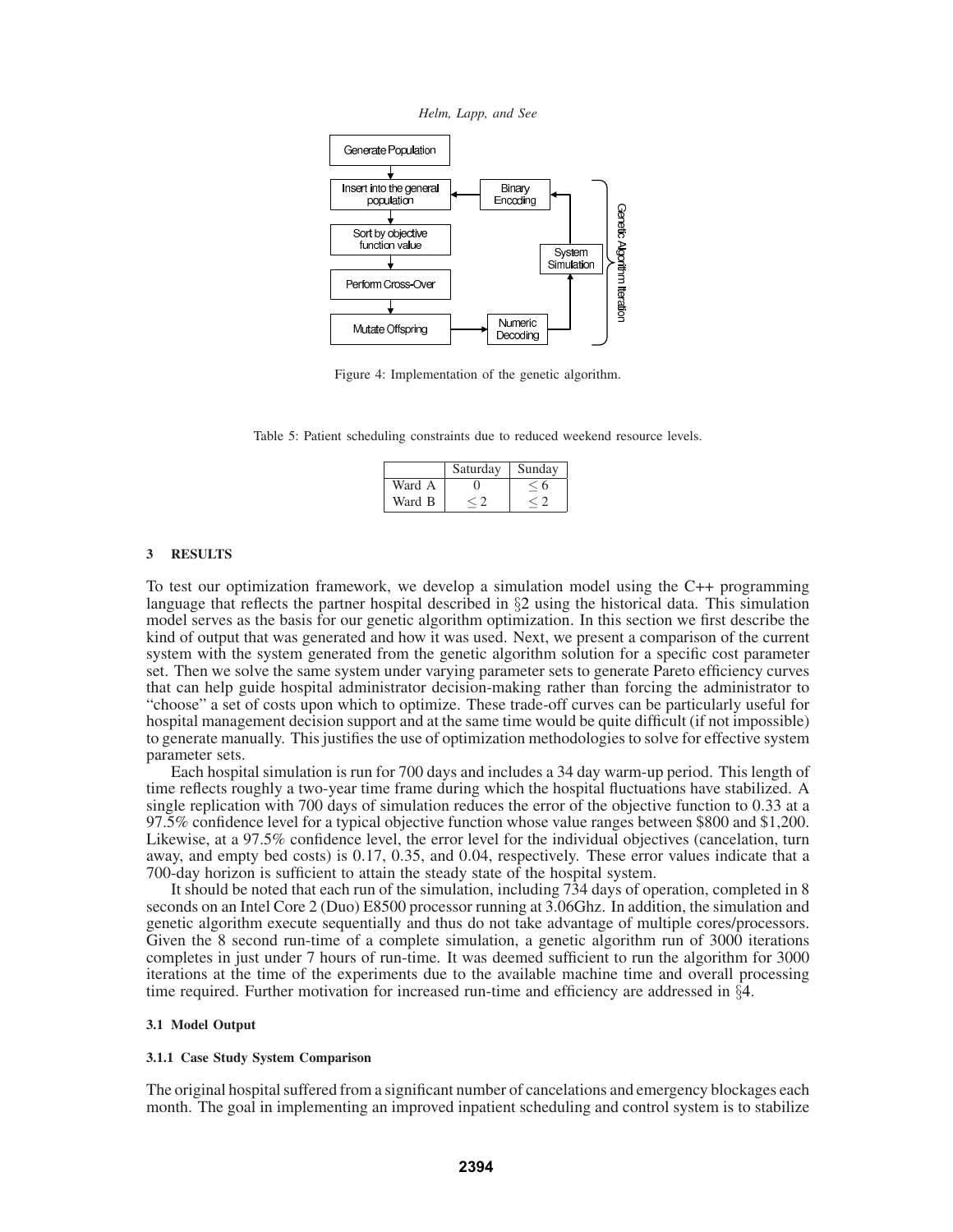the hospital occupancy and enable the hospital to function at the *same utilization* or better with fewer cancelations and blockages. In particular, the goal is to reduce average cancelations and blockages each to fewer than 2 per month. To achieve this goal, different objective function cost parameter sets were tested. Eventually, the parameter set  $P = \{h = 1.5, c = 34, b = 45\}$ , was found to achieve the stated goal. The results of the genetic algorithm under the cost parameters  $\vec{P}$  are presented in this section.



| Current System           | Mgmt.              | Canceled | Blocked | Avg.  |
|--------------------------|--------------------|----------|---------|-------|
| Constrained Optimization |                    |          |         |       |
|                          | System             | per mo.  | per mo. | Util. |
|                          | Current            |          |         | 80%   |
|                          | <b>GA</b> Solution |          |         | 80%   |

Figure 5: Current system vs. genetic algorithm solution ( $h = 1.5$ ,  $c = 34$ ,  $b = 45$ ).

Figure 5 presents a comparison of the simulation results of the current system versus the optimized system. While the cancelations and blockages in the current system spike in the middle of the week (a common occurrence in most hospitals due to uneven scheduling practices), this peak is greatly reduced in the optimized system due to a smoothing of the census across the week. The current system also experiences over 15 cancelations and blockages each month on average, compared with fewer than four per month on average in the optimized system. This is accomplished while still maintaining 80% average utilization (occupancy), which demonstrates the importance of using a management system – improved control systems enable a hospital to significantly improve one set of metrics without negatively impacting a competing metric. In  $\S 3.1.2$  we will demonstrate how our optimization framework can be used to press the boundaries of competing metrics by generating a Pareto efficiency curve.

#### **3.1.2 Scheduling and Control Pareto Curves**

When working with hospitals to design an effective management system it is important to provide the decision makers with as much relevant information as possible. Optimizing to a single objective function as done in §3.1.1 can be informative, but it forces hospital management to identify various costs that cannot be precisely defined. Another approach would be to obtain quantifiable performance goals from the hospital – such as the goal of fewer than two cancelations and two emergency blockages per month with 80% occupancy level or better – and search for a parameter set that achieves these goals. Unfortunately, this process again becomes quite manual and the goals may not even be possible. The approach defined in this section mitigates these difficulties while providing the most information and decision-making flexibility to hospital management by generating Pareto efficiency curves between key system metrics.

By generating Pareto efficiency curves, hospital management can decide what level of service they are willing to accept to achieve a given level of utilization (occupancy) – see Figure 6(a). Creating this curve avoids the difficulties and inaccuracies of estimating specific cost parameters. It also avoids the need to manually search for cost parameters that reflect quantifiable hospital goals by presenting the hospital with possible options and their trade-offs, and allowing management to choose the preferred level for their hospital. Finally, it avoids the situation where management may request an infeasible goal – any point that lies outside the curve is infeasible and need not be considered.

Figure 6 represents the two key trade-offs that are considered in the scheduling and control system analyzed in this paper. A sample of parameter iterates for generating each curve is shown in Table 6. Figure 6(a) represents the trade-off between high utilization (average daily census/occupancy) and congestion (cancelations and blockages). This curve was created by fixing the empty bed cost and iterating over congestion values, where congestion = cancelations + blockages. For each parameter set, the genetic algorithm is used to determine effective scheduling and control system parameters. Notice that the current system lies well within the Pareto efficiency curve, and thus can improve both utilization and congestion simultaneously. This is typically the case in most hospitals that are run without a sophisticated management system.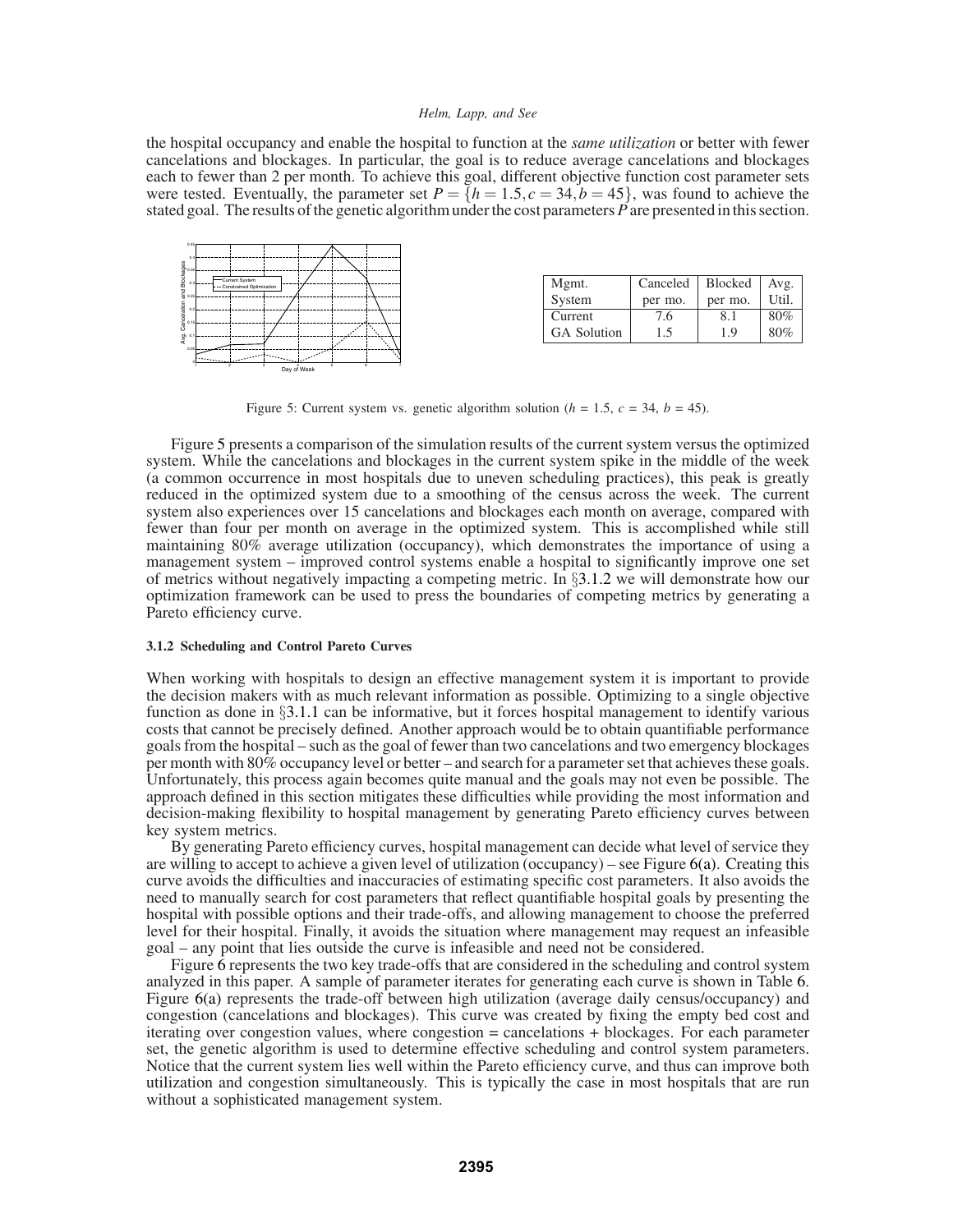

Figure 6: Pareto efficiency curves based on GA solutions – obtained by varying cost parameters.

|                     |     | Congestion vs. Utilization |    |                     |          | Cancelation vs. Blockage ( $\sim 80\%$ Util.) |                         |    |                           |          |
|---------------------|-----|----------------------------|----|---------------------|----------|-----------------------------------------------|-------------------------|----|---------------------------|----------|
| Cost                |     | Run 1 Run 2 Run 3 Run 4    |    |                     |          |                                               | Run 1 Run 2 Run 3 Run 4 |    |                           |          |
| Empty Bed $(h)$   1 |     |                            |    | $\sim$ 1.000 $\sim$ |          | 1.4                                           |                         |    | $1.6875$ $1.875$ $2.0625$ |          |
| Cancelation $(c)$   | 0.5 |                            | 10 | 15                  |          | 30                                            | 30                      | 30 | 30                        | $\cdots$ |
| Turnaway $(b)$      | 0.5 |                            | 10 | 15                  | $\cdots$ | 30                                            | 37.5                    | 45 | 52.5                      | $\cdots$ |

Table 6: Sample of parameter sets used to generate Pareto efficiency curves

Figure 6(b) represents the trade-off between cancelations and emergency patient blockages at a utilization of around 80%, and is generated by maintaining a fixed ratio of congestion cost to utilization cost and varying the ratio of cancelation cost versus the emergency blockage cost. By maintaining a larger safety stock of empty beds through a higher cancelation level, one can reduce the amount of emergency patient blockage. For hospital management to understand the trade-offs and identify the appropriate "safety stock" of empty beds for their hospital, the trade-off curve between cancelations and blockages can be generated for a given level of utilization. In this case, the current system lies so far inside the Pareto curve that it cannot be shown on the graph, signifying an opportunity to improve both cancelations and blockages simultaneously.

By generating these trade-off curves sequentially it is possible to more precisely define the kind of hospital management would like to run. First, one can generate the Pareto curve between utilization and congestion. Once a utilization and congestion level is chosen, it is possible to generate the second efficiency curve between cancelations and blockages at approximately the chosen level of utilization to determine the desired safety stock of empty beds. The average utilization outcome is approximate because one does not choose the utilization level; however one can fix the cost ratios that generated the chosen utilization in the first step to achieve a level close to the desired utilization.

# **4 DISCUSSION**

In this paper, we present a framework that can successfully be used to generate improved scheduling and control policies for hospital systems. Due to the inherent complexity in the overall hospital admissions and scheduling process, simulation is used to determine the effects of such scheduling policies. In combination with a genetic algorithm, we are able to illustrate significant improvements in terms of reduced cancelations and blockages while maintaining high bed utilization for a partner hospital. It should be noted that our simulation models the steady state behavior of a hospital under "normal" operation. In reality, the hospital will deviate from this steady state over the course of the year, however these deviations often occur around holidays and thus are predictable. A complete management system should include a plan for transitioning into and out of holiday periods. This can be done with modifications to our steady state simulation and represents an important area for future work. Additionally, underlying changes in the hospital system dynamics can be tracked via control chart and major changes can be addressed by resimulating to identify the new control parameters.

This optimization framework also facilitates the generation of Pareto efficiency curves as a means of presenting the trade-offs between critical metrics to hospital management. Each point on the efficiency curve represents a different instance of the management system, so hospital administrators can choose the points on the efficiency curves that meet their management objectives. This data point can then be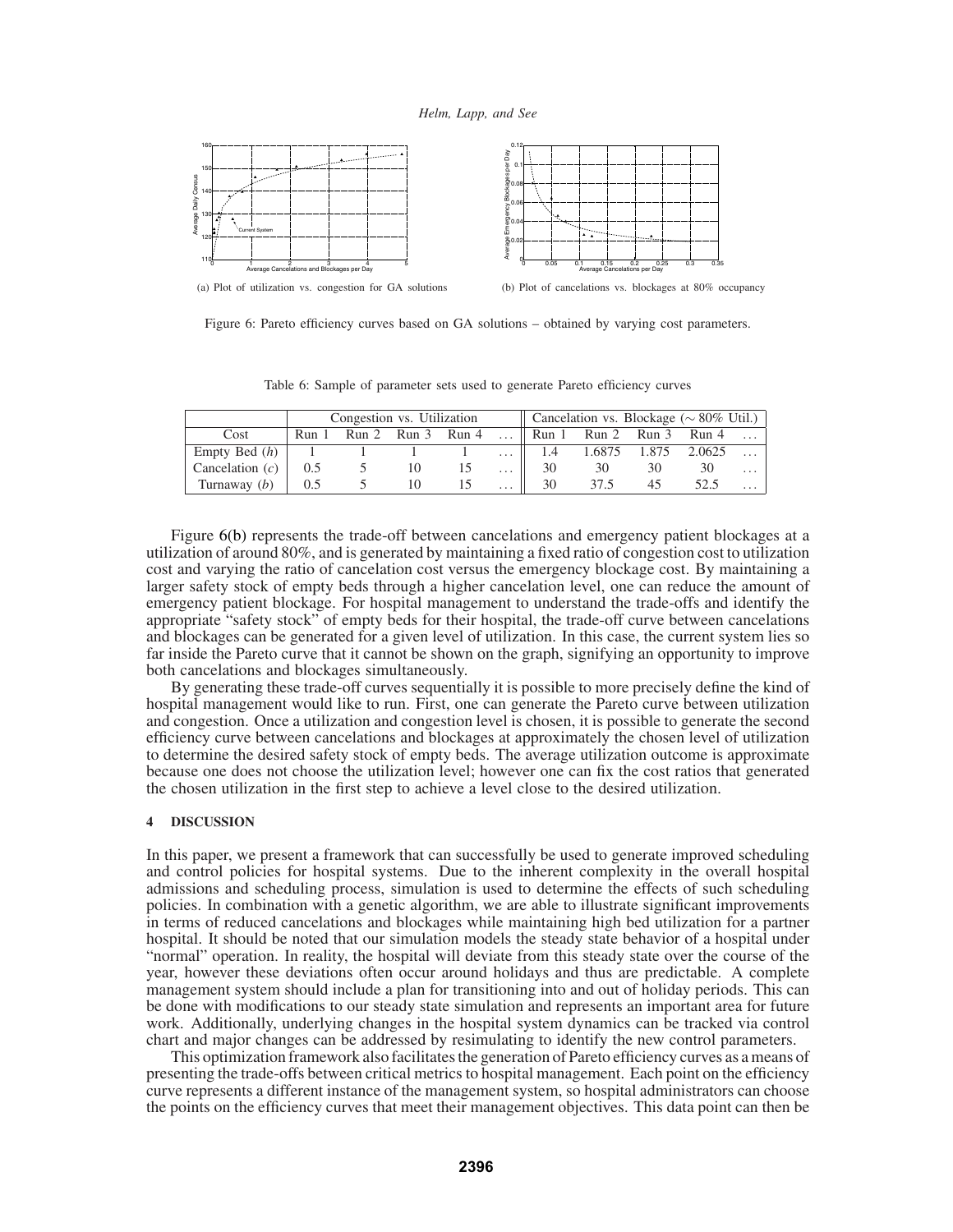translated directly into control system parameters. This represents a significant improvement in the system design process, allowing hospital management more flexibility to make the right decision for their hospital. This is made possible because the genetic algorithm is able to automate the generation of efficient management systems, eliminating the need to "optimize" manually.

While genetic algorithms are useful in finding good solutions, they are not guaranteed to return the optimal solution. Due to recent advances in simulation-based optimization approaches, finding the optimal solution even for very large state-space problems has become manageable. One possible extension of our work is to replace the genetic algorithm with an approach such as simulation-based approximate dynamic programming (Si, Barto, Powell, and Wunsch 2004). This strategy has the potential to produce a better solution in less time and could be compared with the genetic algorithm approach presented here.

### **ACKNOWLEDGMENTS**

The authors gratefully appreciate the assistance of the hospital that provided us with the input data. The first author acknowledges the support of the NSF GRFP. The third author gratefully acknowledges the support of NSF-IGERT Grant No. 0654014.

# **REFERENCES**

- Bell, C., and D. Redelmeier. 2001. Mortality among patients admitted to hospitals on weekends as compared with weekdays. *New England Journal of Medicine* 345 (9): 663–668.
- Chow, V., D. Atkins, W. Huang, M. Puterman, and N. Salehirad. 2008. Reducing surgical ward congestion at the vancouver island health authority through improved surgical scheduling. Technical report, Centre for Operations Excellence - The University of British Columbia.
- Davis, L. D., and M. Mitchell. 1991. *Handbook of genetic algorithms*. Van Nostrand Reinhold.
- Draeger, M. 1992. An emergency department simulation model used to evaluate alternative nurse staffing and patient population scenarios. In *Proc. of the 1992 Winter Simulation Conference*, ed. J. Swain, D. Goldsman, R. Crain, and J. Wilson, 1592–1600. Piscataway, New Jersey: Institute of Electrical and Electronics Engineers, Inc.
- Gallivan, S., and M. Utley. 2005. Modelling admissions booking of elective in-patients into a treatment centre. *IMA Journal of Management Mathematics* 16 (3): 305–315.
- Gupta, D. 2007. Surgical suites operations management. *Production and Operations Management* 16 (6): 689–700.
- Hancock, W., and P. Walter. 1979. The use of computer simulation to develop hospital systems. *SIGSIM Simulation Digest* 10 (4): 28–32.
- Hancock, W., and P. Walter. 1983. *The ASCS: Inpatient Admission Scheduling and Control System*. Technical report, Ann Arbor, MI: AUPHA Press.
- Harper, P. 2002. A framework for operational modelling of hospital resources.*Health Care Management Science* 5 (3): 165–173.
- Harrison, G., A. Shafer, and M. Mackay. 2005. Modelling variability in hospital bed occupancy. *Health Care Management Science* 8 (4): 325–334.
- Isken, M., T. Ward, and S. Littig. 2010. An open source project for obstetrical procedure scheduling and occupancy analysis. Under Review.
- Keehan, S., A. Sisko, and C. Truffer. 2007. Expenses for hospital inpatient stays: 2004. Technical report, Agency for Healthcare Research and Quality. Statistical Brief.
- Lowery, J. 1996. Design of hospital admissions scheduling system using simulation. In *Proceedings of the 1996 Winter Simulation Conference*, ed. J. Charnes, D. Morrice, D. Brunner, and J. Swain, 1199–1204. Piscataway, New Jersey: Institute of Electrical and Electronics Engineers, Inc.
- Marshall, A., C. Vasilakis, and E. El-Darzi. 2005. Length of stay-based patient flow models: recent developments and future directions. *Health Care Management Science* 8 (3): 213–220.
- Pitt, M. 1997. A generalised simulation system to support strategic resource planning in healthcare. In *Proceedings of the 1997 Winter Simulation Conference*, ed. S. Andradottir, K. Healy, D. Withers, and B. Nelson, 1155–1162. Piscataway, New Jersey: Institute of Electrical and Electronics Engineers, Inc.
- Proudlove, N., K. Gordon, and R. Boaden. 2003. Can good bed management solve the overcrowding in accident and emergency departments? *British Medical Journal* 20 (2): 149.